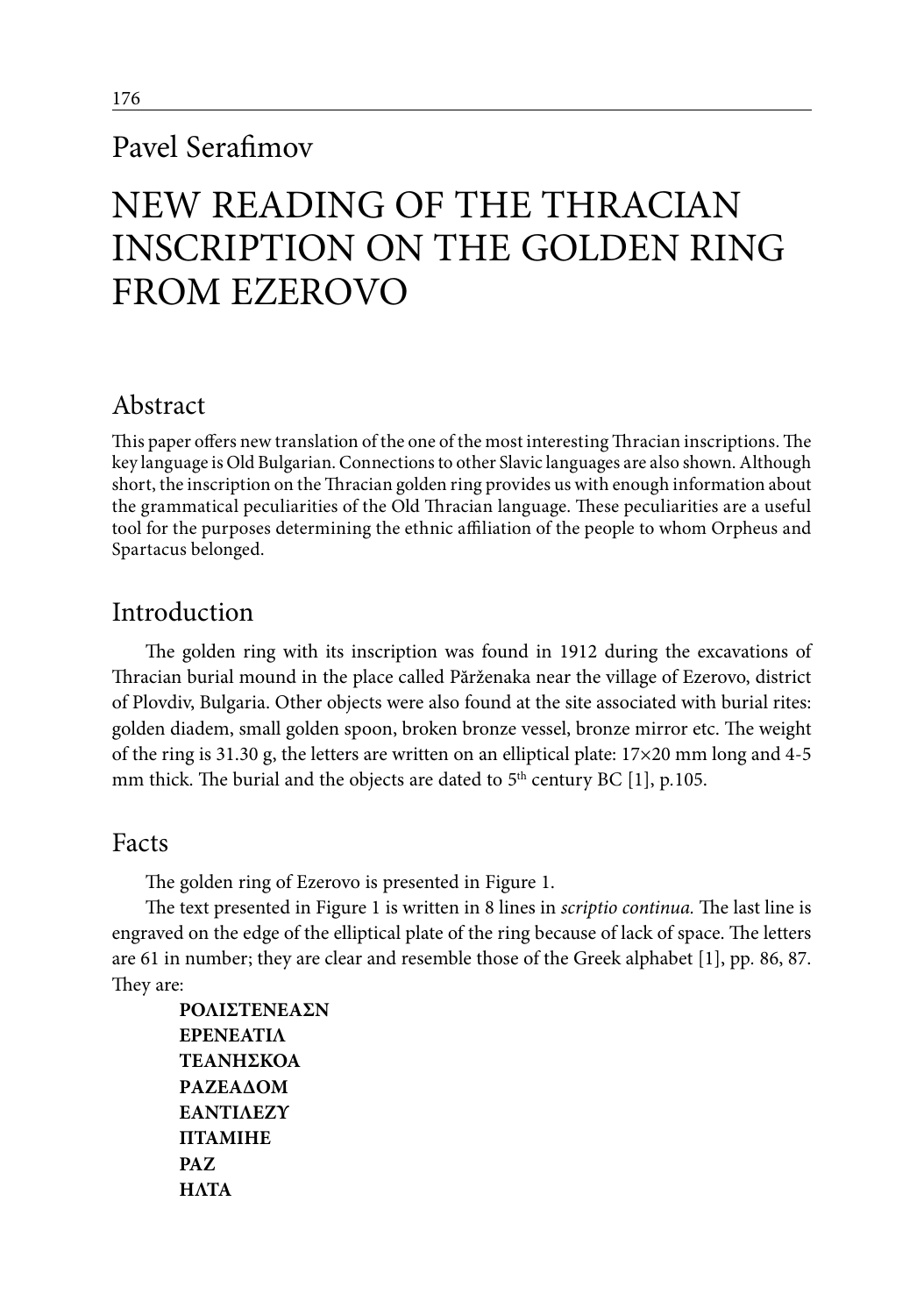

*Figure 1. The golden ring of Ezerovo*

The text from Figure 1 in the deployed state:

#### **ΡΟΛΙΣΤΕΝΕΑΣΝΕΡΕΝΕΑΤΙΛΤΕΑΝHΣΚΟΑΡΑΖΕΑΔΟΜΕΑΝΤΙΛΕΖΥΠΤΑΜΙ ΗΕΡΑΖΗΛΤΑ**

Detchev concluded that the found artefacts were used in a burial ritual – consisting of a three-day wake, called by the Greeks *protezis.* Detchev compared the objects with others, from Trebenište, Macedonia, where another golden ring was found, and concluded that the ring from Ezerovo was made especially for the burial (for the funerary purpose alone) and not for everyday use, or as seal ring [2], p**.** 106.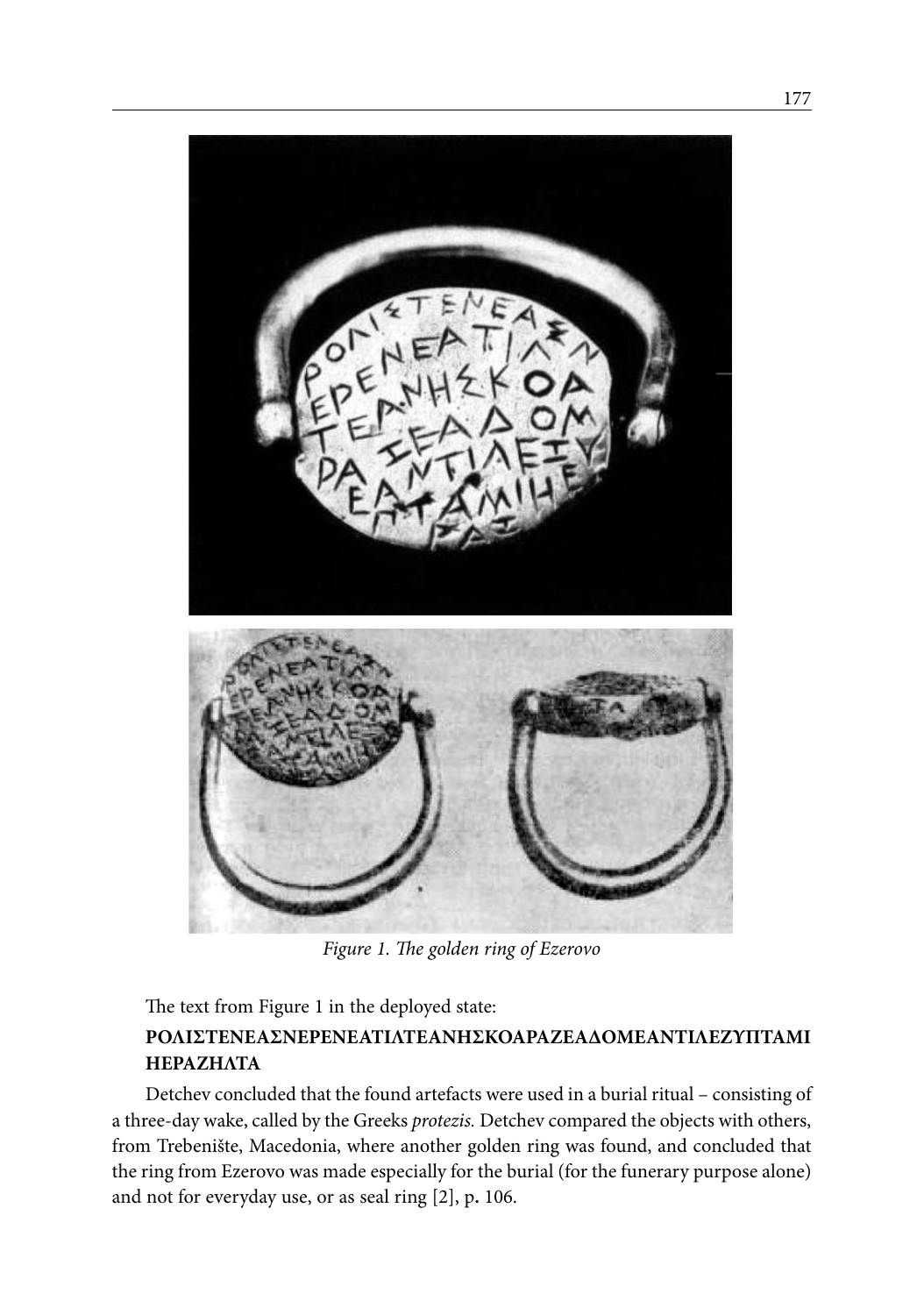In the past decades many translations were offered, but to date, none is generally accepted. Dechev (quoted by Duridanov [1] p*.* 88) suggested the following transcription: *Rolesteneas Nerenea tiltean esko Arazea domean Tilezypta mie erazelta.* That he translated into:

- Bulgarian (Cyrillic): Аз съм Ролистенеас, потомък на Неренеас,Тилезипта, аразийка по род ме предаде на земята (погреба ме)
- Bulgarian (Latinic): Az săm Rolisteneas, potomăk na Nereneas, Tilezipta, araziika po rod me predade na zemjata (pogreba me)
- English: *I am Rolisteneas, progeny of Nereneas, Tilezipta of Arazian clan, gave me to the earth (buried me).*
- Georgiev suggested a different reading [2], p*.* 108: *Rolistene, as Nerenea Tiltea nesko arazea do mean tilezyptam ie eraz elta*. That he translated into:
- Bulgarian (Cyrillic): Ролистене, аз Неренея Тилтея умирам спокойно до (теб) моя блаженопочивши аз, която децата отхрани (отгледа)
- Bulgarian (Latinic): Rolistene, az Nerenea Tiltea umiram spokoino do (teb) moja blagopočivši, az kojato deĉata othrani (otgleda)
- English: *Rolistene, I Nerenea Tiltea die calm near (you) my silent sleeping (husband), (me) who the children fed (brought up the children).*
- ΡΟΛΙΣΤΕΝΕ is interpreted by Georgiev [2], p. 108, as Thracian personal name in Vocative case consisting of two parts: ΡΟΛΙ and ΣΤΕΝΕ. He connects ΡΟΛΙ with Thracian personal name Ρωλής and the toponym Рολλι-γέράς, and the second part ΣΤΕΝΕ with the toponym Στένέ-κορτά.
- ΑΣ or АΣΝ Georgiev translates as *I me*, corresponding to Old Bulgarian азъ (az) *I, me*, Lithuanian 'aš' – *I, me* and Avestanic 'azem' – *I am*.
- About the part ΝΕΡΕΝΕΑΤΙΛΤΕΑ Georgiev isn't very certain, he suggests two possibilities: ΝΕΡΕ (E) ΝΕΑ ΤΙ - *your young wife*. ΝΕΡΕ he connects with Sanskrit 'nari' – *woman, wife*, Albanian 'njeri' – *human*, and points the Albanian phrase 'grue(ja) e re' – *young woman, wife,* also the Rumanian 'soţia cel tânǎrǎ' – *young wife*. NEA Georgiev connects with Greek νέά – *new*, coming from Indo-European 'newa' – *new*, *young.* T(I) or T' is connected with Albanian 'ty', 't'', 'të', Rumanian 'ţi', and Bulgarian 'ti', all with the meaning – *yours* in Dative case. ΙΛΤΕΑ is connected with Rumanian 'aleasa-<u>a</u>' – *the chosen one* (-a is interpreted by Georgiev as a suffixed definitive article) with the suggestion that the Thracian variant of *the hosen one* was ΙΛΤΕ-Α (with -A as suffixed definitive article).
- But Georgiev considers also the possibility that ΝΕΡΕΝΕΑΤΙΛΤΕΑ was Thracian personal name: ΝΕΡΕΝΕΑ ΤΙΛΤΕΑ. ΝΕΡΕΝΕΑ is related to Latin personal names Neriene(s), Nerienis, Neria. ΤΙΛΤΕΑ is related to Thracian personal name Τιλθ-άζεις [2] p.109.

The part ΝHΣΚΟ Georgiev connects with (Attic) Greek verb θνήσκω – *I die*.

The following Α(P) ΡΑΖΕΑ Georgiev equates to A(N) PAZEA and translates AN as *on*, *at*. PAZE-A he interprets as *line, row* (here in Locative case) coming from Indo-European 'rogi' - *line, direction*, present in Vedic 'raji' – *line, row,* German 'Reihe' – *row* and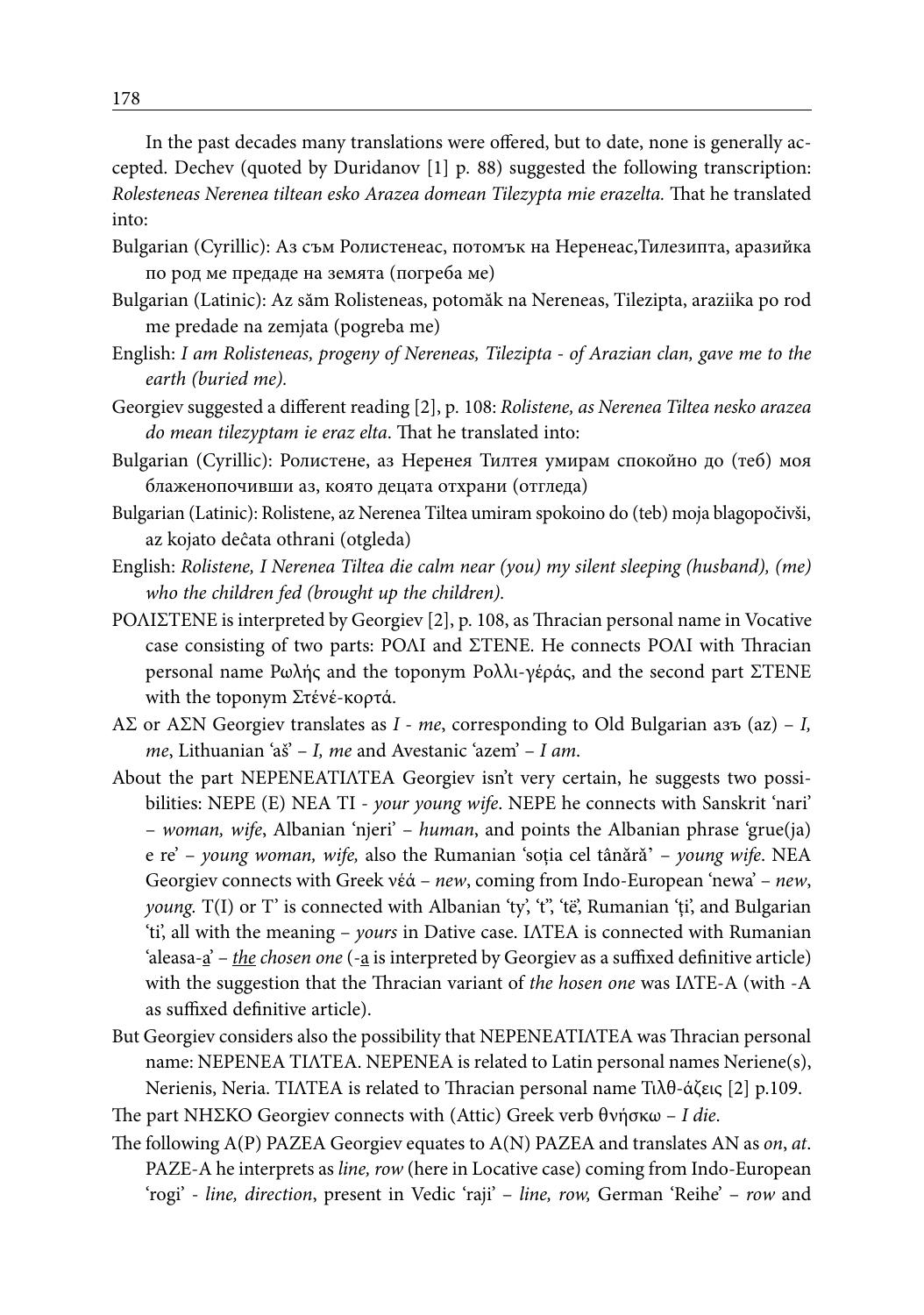common Slavic 'red' *– row*. According to Georgiev PAZE-A has a suffixed definitive article as in ILTE-A.

- DO is connected with Latin 'do', Anglo-Saxon 'to', Lithuanian 'do' and Bulgarian 'do' *next, beside*, up to.
- MEAN corresponds according to Georgiev to Latin 'meum', coming from Indo-European 'meyo-m' *– mine*, here in Accusative case.
- ΤΙΛΕΖΥΠΤΑM Georgiev interprets as *silent sleeping*. ΤΙΛΕ he connects with Lithuanian 'tylis' – *silent, calm*, and ΖΙΠΤΑM with Sanskrit 'supta-m' *– asleep*, in Accusative case, and equates it with Bulgarian блаженопочивши (blazenopočivši) – *died in peace*.

IH is equated to Greek ή – (this one) *who*, related to Old Phrygian ιος – (this one) *who.*

- HEPAZ means *children* according to Georgiev and is related with Phrygian έιροι *children*.
- HLTA is translated as *fed, brought up*. HLTA → aluit *cared for, brought up* (Thracian word, related to Latin 'alo' – *I care for, I bring up* [2], p. 108)

#### Discussion

To some degree I agree with Georgiev. I too believe that ROLISTENE is Thracian personal name in Vocative case, NERENEA TILTEANIS – Thracian name, AZ is equal to – *I, me,* and DO is equal to *next, beside,* but further on we differ in interpretation of the words and their cognates from other languages.

I disagree with Georgiev about the suffixed definitive article in Thracian words PAZE-A – (*at, on*) *the raw* and ΙΛΤΕ-Α **–** *the chosen one*. I'm not aware of the presence of such a grammatical peculiarity in any ancient language. On the contrary, it is to be found only in the modern forms of Bulgarian, Macedonian, Rumanian, Swedish and few more, but there isn't any evidence that in some language the suffixed definitive article existed before 1400-1500 A.D. Georgiev uses a modern grammar peculiarity for ancient, 2500 years old speech.

He also failed to mention that the ending **E** in ΡΟΛΙΣΤΕΝ**Ε** corresponds perfectly to the ending for the Vocative case in Old Church Slavonic, which is also **E** [3], p. 24.

My other remark towards Georgiev is the fact that he uses more than 5 different languages as the key language: Latvian 'tylis' – silent, Sanskrit 'supta-m' – *asleep,* Latin 'alo' *– I care for*, Greek θνήσκω – *I die,* νέά – *new,* ή – (this one) *who,* Rumanian 'aleasa-a' – *the chosen one,* etc.

There isn't anything wrong to point few equivalents from other languages, which correspond to the Thracian words, but it seems to me that for the credibility (and parsimony) it would be better if only one language is used for the deciphering of the words (and the equivalents are given only as supplementary). In the case of Ezerovo inscription we will see that Old and Modern Bulgarian offer sufficient matches.

Georgiev himself translated AZ as *I, me*, corresponding best to Bulgarian aз (az) *– I, me*.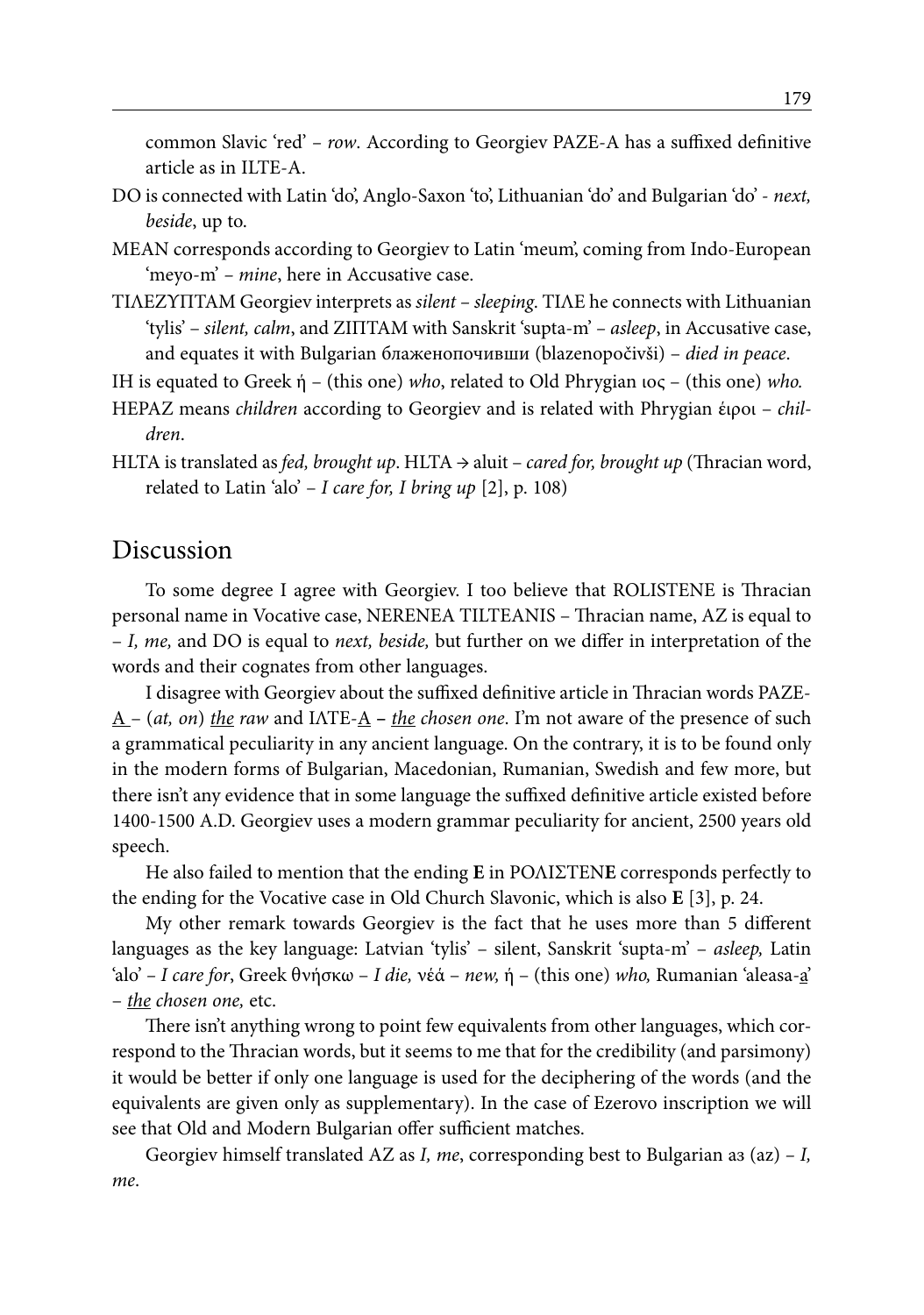It should be clear to him also that ΡΟΛΙΣΤΕΝΕ (in Vocative case) corresponds best to the rules of the Bulgarian Vocative case - with ending E. The prefix DO – *next, beside*, matches best Bulgarian and common Slavic 'do' – *next, beside*.

#### New interpretation

If the beginning of the inscription and words following it show such closeness with Bulgarian vocabulary and grammar, it is logical that an attempt should be made to decipher the rest of the words with the help of the Bulgarian and other Slavic languages. Only if this approach doesn't give good results, one should proceed with the search for related words in other Indo-European languages. There is another reason to begin with Bulgarian and other Slavic languages. That is the presence of testimonies of the ancient authors equating Bulgarians with Thracians (Moesians) [4], p*.* 76-79, 107-108, 110, and Thracians (Getae) with Slavs. T. Simokatta (quoted by Tsenov in [5], p**.** 14) is very clear:

> *Sclavos sive Getas hoc enim nomine antiquitus appellati sunt*  Slavs or Getae, because that was their name in the antiquity

My reading deviates from that of the other researchers and that is why I divide the text in a different way and I recognise 14 words consisting of 61 letters:

**1 2 3 4 5 6 7 8 9 10 11 12 13 14** ΡΟΛΙΣΤΕΝΕ ΑΣ ΝΕΡΕΝΕΑ ΤΙΛΤΕΑΝΗΣ ΚΟΑ ΡΑΖΕΑ ΔΟ ΜΕΑΝ ΤΙ ΛΕΖΥ ΠΤΑ ΜΙHE ΡΑΖHΛ ΤΑ ROLISTENE AZ NERENEA TILTEANIS KOA RAZEA DO MEAN TI LEZI PTA MIÍE RAZIL TA

This I translate as:

Ролистене, аз Неренея Тилтеанис, коа разеа: до меан ти лези пта мие разил та (Rolistene, az Nerenea Tilteanis, koa razea: do mean ti lezi pta miie razil ta)

In modern Bulgarian: Rolistene, az Nerenea Tilteanis, (săm tazi) koja(to) rjaza (tova): do men ti leži sypruže moi počinal tuk.

In English: Rolistene, me Nerenea Tilteanis (is the one) who wrote this: lay beside me my master, (husband) released here (in the grave)

## Etymology of the words

- 1. ROLI-STEN**E**  Thracian personal name, here in Vocative case still preserved in Modern Bulgarian, Macedonian, Serbian, and Czech language. For male names the ending is E: Ivan**e** = Hey Ivan! ; Petr**e** = Hey Peter! [6], p. 24. Related to ROLI are the Thracian personal name Rolis and Oroles**,** corresponding to common Slavic word 'orel' – *eagle* and to Bulgarian personal name Орльо (Orljo) with the meaning *eagle* [**7**]**,** p. 118. The part STEN can be connected with Bulgarian personal name 'Стан' (Stan) [7], p*.* 138.
- 2. AS *I, me* corresponding to Old Bulgarian азъ (azǎ), Modern Bulgarian 'аз' (az) *I*, Slovene 'jaz' – *I*, Lithuanian 'aš' *– I* and Avestanic 'azem' *– I am*.
- 3. NERE-NEA female Thracian name with possible meaning *strong one.* It is derived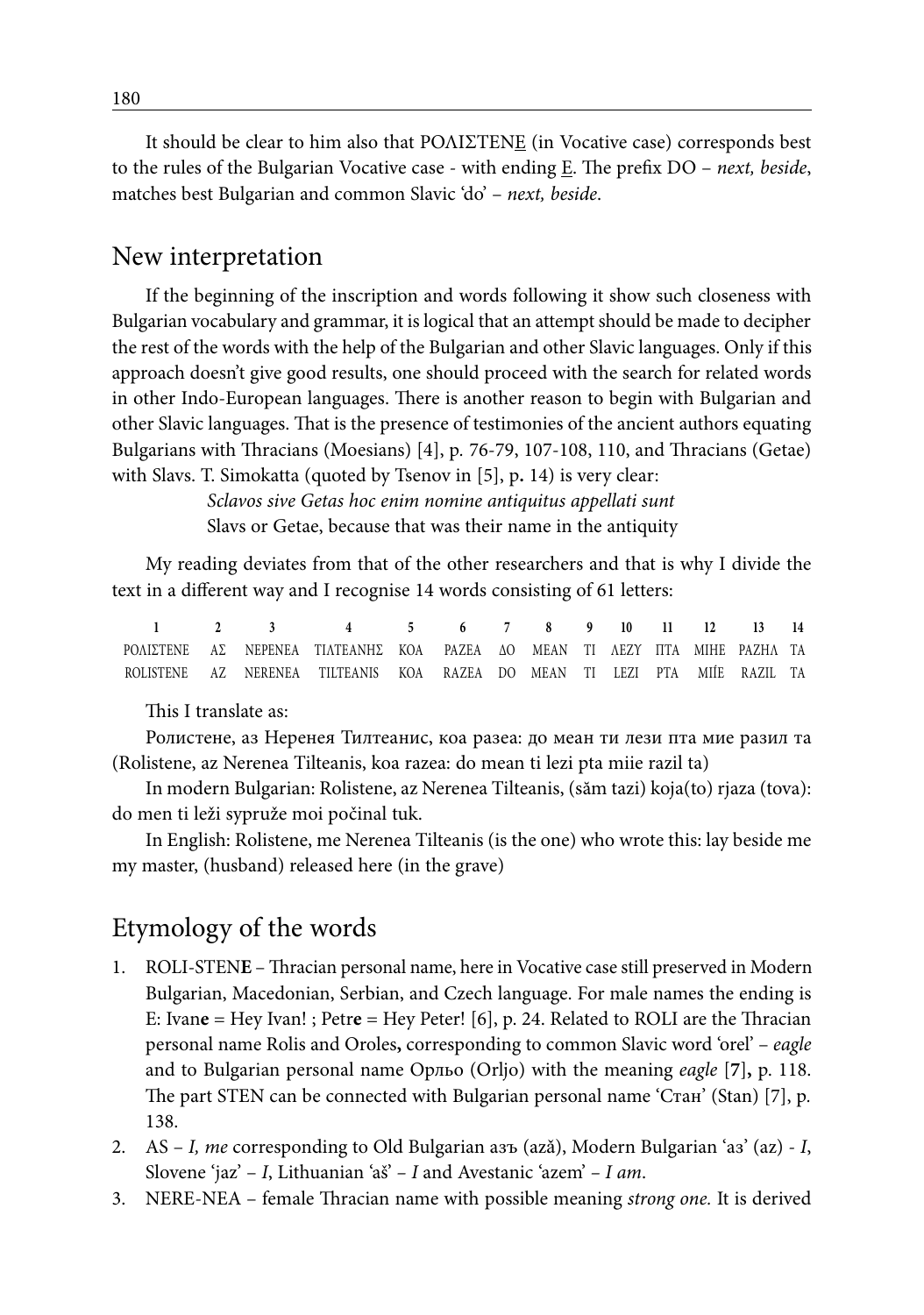from Thracian word 'aner' *man* (strong one) and related to Gaulish 'nertos' *strength*, Hittite 'in**nar**umni' *strong,* Luwian 'in**nar**i' *strong,* Sanskrit 'nara' *man,* 'nari' *woman*, and Bulgarian 'nerez' *male animal* (strong one). Other related Bulgarian word is 'nesti**nar**ka' *dancing woman* (it concerns a ritual dance on hot coals) In my opinion NERE is related to Bulgarian personal name Неранза (Neranza) [7], p. 116. The part NEA may correspond to Bulgarian personal name Нея (Neja) [7], p. 116.

- 4. TILTEANIS Thracian family name with possible meaning: *progeny of Teano.* TIL is related to Old Bulgarian word **тил**ище (**til**ište) - *human, person*, **чел**ядъ (**čelj**adă) - *progeny*, **чел**овекъ (**čel**ovekă) – *human*. TEANO was female Thracian name. The wife of Antenor and daughter of Thracian king Cisseus was called Teano**.** As Slavic related anthroponyms I offer the Bulgarian personal names: Деян (Dejan**)** and Техан (Tehan**)**.
- 5. KOA *who* (fem. gender) corresponding to Modern Bulgarian коя (koja) *who* (fem. gender), Slovene 'kdo' – *who*, Sanskrit 'kah**'**– *who,* Luwian 'kui' – *who* also related.
- 6. RAZEA *wrote* corresponding to Bulgarian verb реза, ряза (reza, rjaza) *wrote, carved* (Aorist tense, 3-rd person singular of the verb режа (reža) – *I cut, I make notches*) Bulgarian words рез, ряз (rez, rjaz) – *notch*, *mark*, **рис**увам (risuvam) – *I draw, I make lines*, **рис**унка (risunka) *drawing*, об**раз** (obraz) *depiction, face.* Slovenian words 'rez' – *cut*, '**rez**ati' – *to cut,* '**rez**ba' – *woodcarving,* '**raz**iti' – *to scratch,* and common Slavic verb 'risuvati' – *to draw* are also related. RAZEA is also related to Sanskrit words 'rekha' **-** *notch, mark,* 'rekhati' – *to mark, to make notches.*
- 7. DO *beside, next*, corresponding to common Slavic word 'do' *beside, next, up to.*
- 8. MEAN *me*, corresponding to Bulgarian мен, мене (men, mene) *me*, Slovenian 'mene' – *me,* Russ. меня (menja) – *me.*
- 9. TI *you*, corresponding to Bulgarian ти (ti), Slovene, Serbo-Croatian, Czech 'ti' *you.*
- 10. LEZI *lay*! corresponding to Bulgarian лежи (leži)! *lay*! **Lež**ati *to lay* is a common Slavic verb; Slovenian: lézi! – *lay down immediately!,* lêži! – *continue laying!*, ležì - *is laying*.
- 11. PTA *master* corresponding to Bulgarian бат (bat) *master*. Old Bulgarians used the title Bat. Bat Bajan had meaning *Master* Bajan (in Modern Bulgarian бате (bate) is used as *addressing towards elder brother*). Bosnian 'bato' – *big brother*, Ukrainian батко (batko) – *father*, Russian батюшка (batjuška) *master,* Avestanic 'pait' – *master*  are also related. PTA is related also to Scythian 'peit' – *master* (In the names Sparga**peit** [8], IV-76, Aria**peit** [8], IV-78, which had also variant 'biti' – *mistress* in the theonym Ta**biti** – *the Mistress* [8], IV-59). Thracian personal name **Bat**on is also related to PTA (perhaps pronounced B'TA). Other related personal names are the Bulgarian: Baton, Bat, Bato. PTA corresponds also to common Slavic word Gos**pod** – *Lord, master*. PT $\Delta$  is in Vocative case, the ending -a corresponding to -o in Old Bulgarian [8], p. 25, (bлaдиk**о!** (vladik**o**)! *– Oh leader*!).
- 12. MIHE *my*, corresponding to common Slavic 'moj' *my*.
- 13. RAZIL *departed*, corresponding to Old Bulgarian verb разити ся (raziti sja) Slovene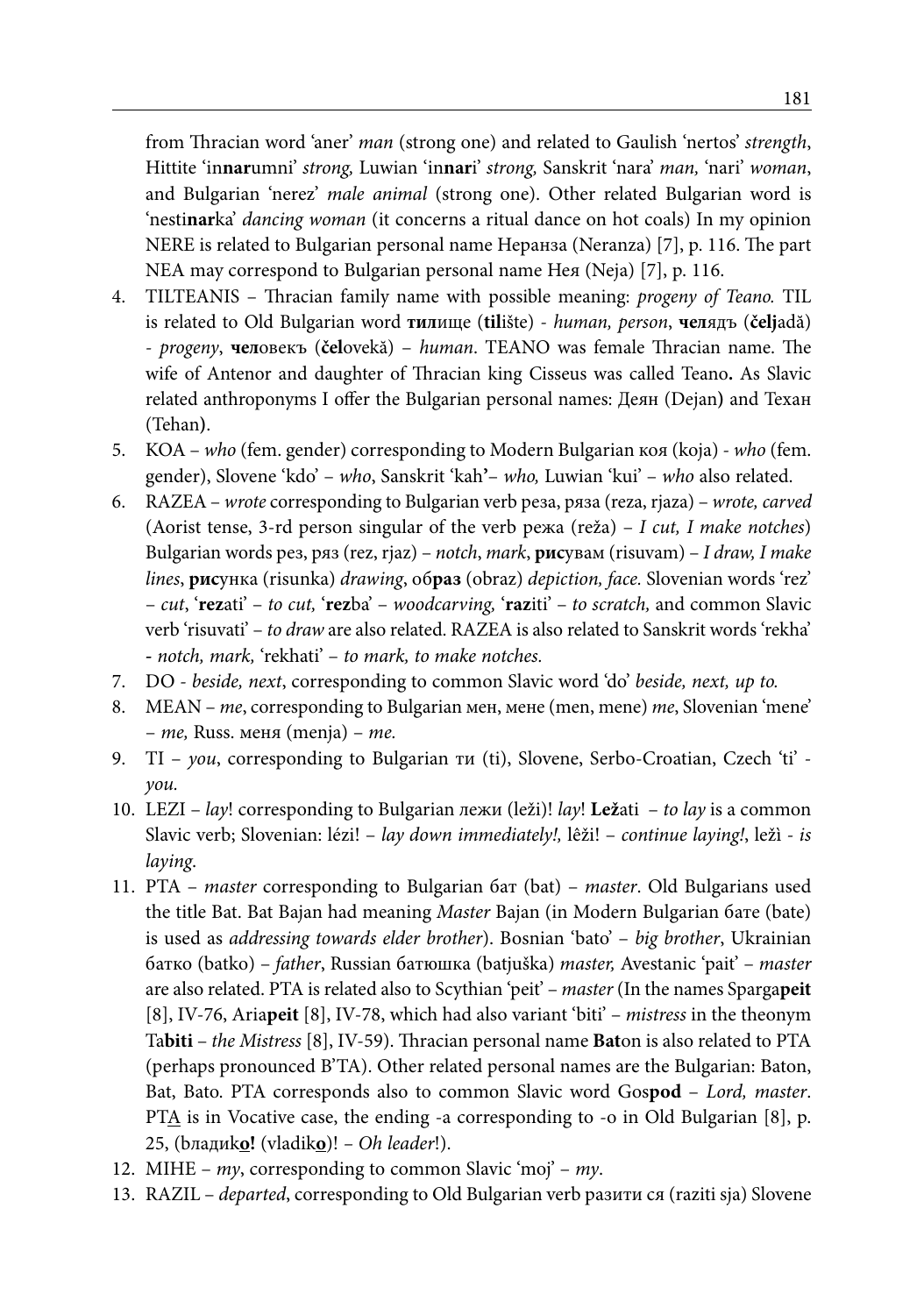verb 'raziti se', and Russian 'razoitis', all with the meaning *to go away, to depart.* RAZIL is a past tense participle with ending L – [9], p. 38. The root in RAZIL is I (Infinitive **i**ti – *to go*). RAZ is a common Slavic prefix which we find in Bulgarian verbs разбивам (razbivam) – *I break*, разбирам (razbiram) – *I understand*, раздавам (razdavam) – *I give, I distribute*, corresponding to Slovene verbs 'razbiti' – *to break*, 'razbrati' – *to understand,* 'razdati' – *to give, to distribute*.

14. TA - *here*, corresponding Old Bulgarian тоу (tu) – *here*, Modern Bulgarian тук (tuk) – *here* and Slovene 'ta' – *this, that* and 'tukaj' *– here.* The best match, however, is Slov. dial. (Idrija) 'tà' – *here*.

## Conclusion

Despite the fact that the inscription was written about 2500 years ago, half of the words have remained almost unchanged in Modern Bulgarian: AZ = az – *I*, TI = ti – *you*, LEZI  $=$  leži – *lie* or *lay*, KOA = koja – *who*, DO = do – *beside*, MEAN = men – *me*, RAZEA = rjaza – *cut*. The rest of the words can be explained easily with help of the Old Bulgarian vocabulary and Bulgarian personal names. The phrase: ΔΟ ΜΕΑΝ ΤΙ ΛΕΖΙ! (do mean ti lezi!) is strikingly close to Bulgarian ДО МЕН ТИ ЛЕЖИ! (do men ti leži) – *lay beside me*! It was shown also that the words from the inscription have equivalents in Slovene, Czech, Russian etc.

The grammatical peculiarities are very important when the affiliation of certain language has to be determined. We can notice the presence of Slavic (Blg. Sl.) personal pronouns AZ – *I*, TI – *you*, MEN – *me,* Vocative case in ΡΟΛΙΣΤΕΝ**Ε**, and ΠΤ**Α**, Slavic Past tense in RAZI**L**, and Slavic (Blg.) Aorist in PAZEA, Imperative in LEZI – *lay*!, Common Slavic noun DO – *next, beside*, and the common Slavic prefix RAZ-. That gives me the right to claim that Thracian language was nothing more but archaic Slavic language. So much peculiarities in such short text are good prove that Simokatta wrote the truth: *Slavs, or Getae (Thracians) because that was their name in the antiquity* [5], p. 14.

## Acknowledgement

*I wish to express my gratitude towards Prof. Dr. A. Perdih for his great support, as well as to the reviewers for their ideas and advices.*

## References

- 1. I. Duridanov, *Ezikat na Trakite*, DI Nauka i izkustvo, Sofia, 1976 (И. Дуриданв, *Езикът на Траките*, ДИ Наука и изкуство, София, 1976)
- 2. V. Georgiev, *Trakite i tehnija ezik*, BAN, Sofia, 1977 (В. Георгиев, *Траките и техния език*, БАН, София, 1977)
- 3. D Ivanova Mircheva, A Davidov, *Malak Rechnik na Starobulgarskija Ezik*, SLOVO, Veliko Tarnovo, 2001 (Д. Иванова-Мирчева, А Давидов, *Малък Речник на Старобългарския Език,* СЛОВО, Велико Търново, 2001)